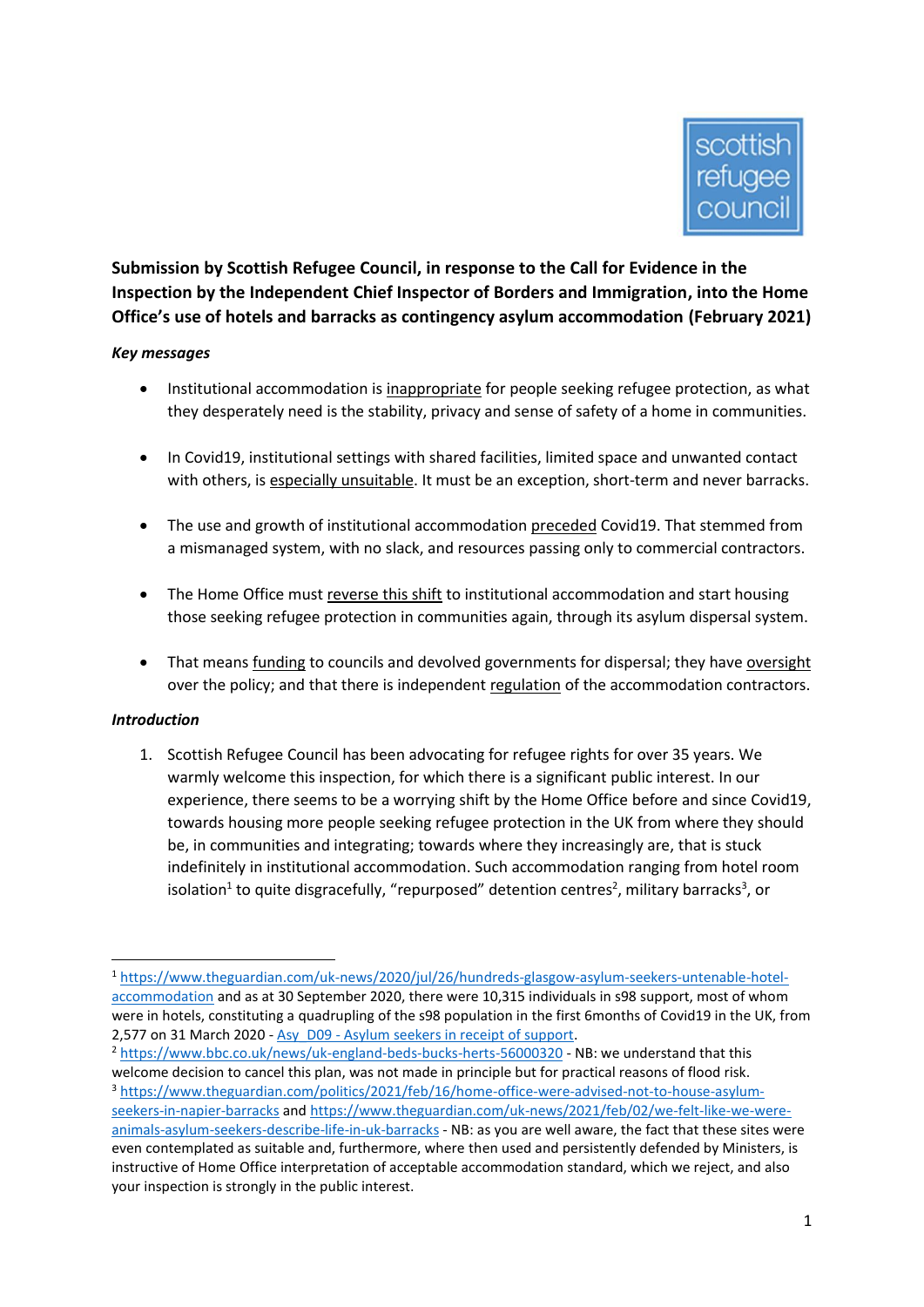ongoing efforts to procure what can only be described as desolate areas with porta-cabins<sup>4</sup>. We appreciate that the Home Office have stated<sup>5</sup> they are keen to exit hotels and other institutional "contingency" accommodation, and we sincerely hope that is the case. However, to date, there has been no tangible evidence of an exit plan to move people, through the dispersal system, into communities and suitable and Covid-19 safe housing.

## *Concerns of a new nadir in UK refugee protection policy: access to asylum and the support system*

- 2. The UK is one of the richest counties in the world but takes a tiny fraction of global refugee flows. It has received less asylum seekers than comparable European states, notably fewer than Germany, France and Spain and Italy on occasion also, with Greece receiving more in 2018 and 2019 than the UK did<sup>6</sup>. Despite the noise about people seeking protection by crossing the English Channel in 2020, asylum applications to the UK fell significantly in this period<sup>7</sup>. There is no justification for the harsh, dehumanising and irresponsible comments heard, all too frequently, from Home Office politicians, detached from the dreadful human reality of forced displacement. This is plainly ideological. That detachment is but exposed by those politicians' ethically abject defence of the barracks. Justifying patently unsafe and inhumane conditions like barracks, and in a pandemic, is both frightening and instructive.
- 3. Sadly, these same politicians seem intent to force the UK down into a new nadir in refugee protection policy: one that is distant from protection and closer to the deterrence and harm characteristic of the Home Office's hostile or "compliant" environment policy. These currents must be resisted as, if not and there is no reverse, we fear more escalation in mental health problems, in suicide attempts and, most tragically, in deaths of people who came here for safety. We may have witnessed these currents in Glasgow since Covid19, with the deaths of three people in the asylum process and a wider deterioration in mental health (please find our Covid19 research [here](https://www.scottishrefugeecouncil.org.uk/wp-content/uploads/2020/09/Covid-impact-survey.pdf) and the wider Scotland in Lockdown report [here](https://scotlandinlockdown.files.wordpress.com/2020/12/scotlock_project_report_full_dec2020-2.pdf) [pp67-79]). The same deterioration is evident in the barracks and in hotel room isolation in the UK, with an institutional accommodation regime wholly unsuited to vulnerable people.
- 4. Beyond this shift towards institutional accommodation, we are equally concerned about a related shift in access to asylum protection itself. In particular, there seems to be a grim and dangerous movement, again led by Home Office politicians, in to fundamentally alter, even sever, the UK's relationship with the right to seek asylum itself<sup>8</sup>. In so far as that is the case, to be clear, it will effectively abandon from protection, many desperate people who need it and will mark a low in the UK's once proud history in refugee protection. The UN's Refugee Convention, was inspired by the international community revulsion at the horrors of the

[explained/index.php/Asylum\\_statistics#Number\\_of\\_asylum\\_applicants:\\_increase\\_in\\_2019](https://ec.europa.eu/eurostat/statistics-explained/index.php/Asylum_statistics#Number_of_asylum_applicants:_increase_in_2019)

1

<sup>4</sup> [https://www.theguardian.com/uk-news/2020/dec/09/planned-asylum-seeker-site-hampshire-village-open](https://www.theguardian.com/uk-news/2020/dec/09/planned-asylum-seeker-site-hampshire-village-open-prison-barton-stacey)[prison-barton-stacey](https://www.theguardian.com/uk-news/2020/dec/09/planned-asylum-seeker-site-hampshire-village-open-prison-barton-stacey)

 $5$  Home Office Minister (with, inter alia, responsibility for asylum) Chris Philp MP said in Parliament on 16<sup>th</sup> December 2020: "It is our intention, as we go into next year and as the coronavirus pandemic abates, to get hotel numbers back down again. For financial and other reasons, it is not ideal to have to use hotels and we would like to phase out their use as quickly as we possibly can in the coming year."  $-$  [\(here\)](https://hansard.parliament.uk/Commons/2020-12-16/debates/06EA3DD8-026C-4AAF-BCBA-60F1B5D2E3F6/ImmigrationRulesSupportedAccommodation) <sup>6</sup> [https://ec.europa.eu/eurostat/statistics-](https://ec.europa.eu/eurostat/statistics-explained/index.php/Asylum_statistics#Number_of_asylum_applicants:_increase_in_2019)

<sup>7</sup> <https://migrationobservatory.ox.ac.uk/resources/briefings/migration-to-the-uk-asylum/> - NB: comparing new asylum applications at Q2 2019 and Q2 2020, the number of applicants fell by 41%, the lowest quarterly count since 2010.

<sup>&</sup>lt;sup>8</sup> [Free Movement article](https://www.freemovement.org.uk/briefing-new-uk-approach-to-refugees-and-safe-third-countries/#When_might_claims_be_considered_for_inadmissibility) and [House of Lords Secondary Legislation Scrutiny Committee report](https://committees.parliament.uk/committee/255/secondary-legislation-scrutiny-committee/news/138281/concerns-about-supporting-documentation-for-changes-to-asylum-process/) and Immigration Rules and Supported Accommodation - [Urgent Question Debate in UK Parliament on 16 December 2020.](https://hansard.parliament.uk/Commons/2020-12-16/debates/06EA3DD8-026C-4AAF-BCBA-60F1B5D2E3F6/ImmigrationRulesSupportedAccommodation)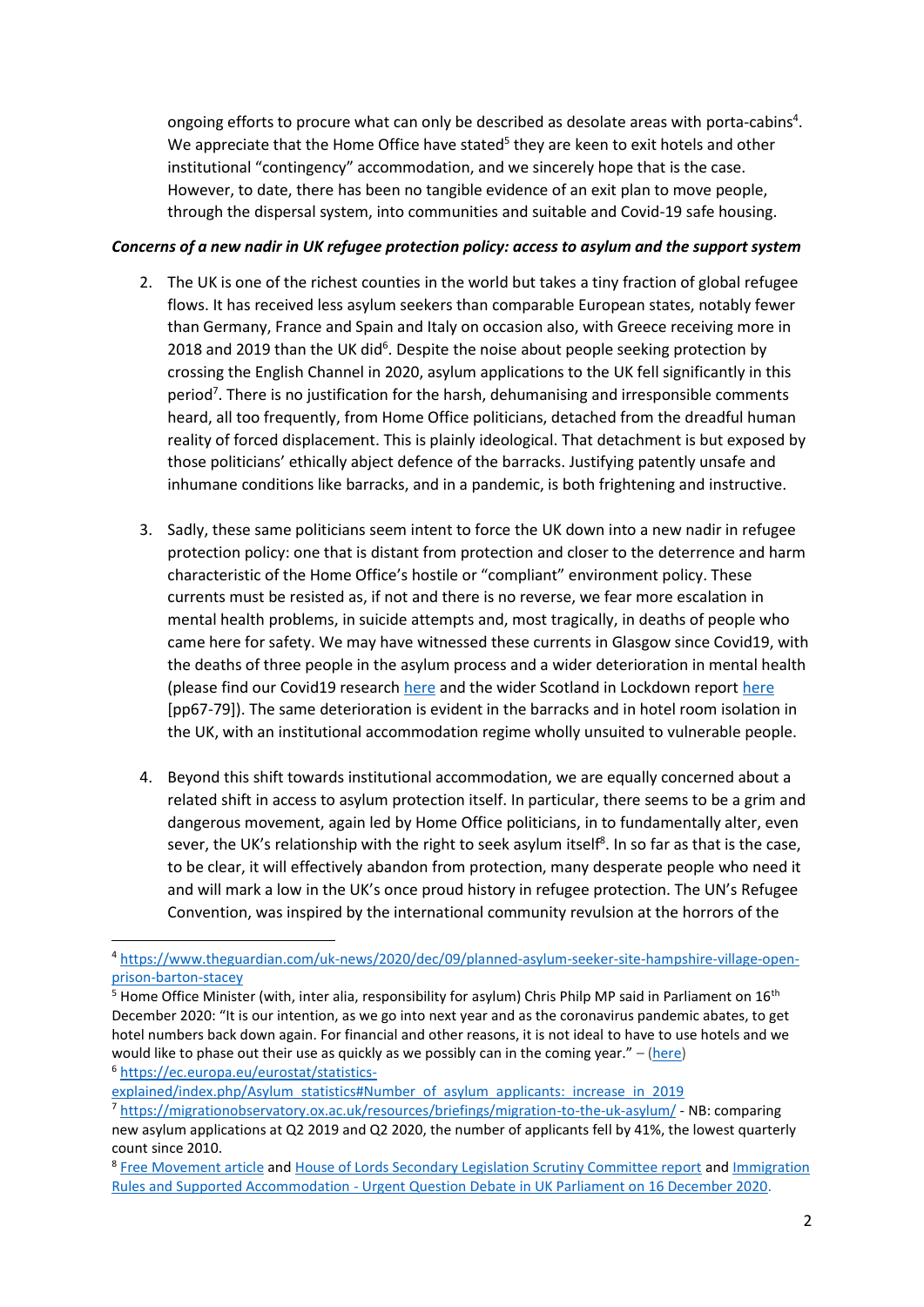Holocaust, and it has literally saved the lives of millions across the world, including by the UK. Any practical withdrawal from this Convention may be seismic to breaking humanitarian and international law norms, including even to the point of infringing the customary international law principle of non-refoulement<sup>9</sup>. Relatedly, as there is a lack of transparency<sup>10</sup> on the actual content and scope of the UK government's existing returns and readmission agreements as well as those that may be being negotiated presently. This lack of clarity should be remedied by Ministers, not least as that would reassure that nonrefoulement is, in fact, guaranteed in all such agreements. In essence, we hope that shortterm Home Office politicians, on the basis of a contrived problems of "uncontrolled" migration in the English Channel, step back. But, the widened scope to render protection claims as inadmissible<sup>11</sup>, or indeed the apparent shift to institutional accommodation outside communities, or the mooted "Sovereign Borders Bill" itself. All of these, unfortunately, indicate Ministers on the cusp of detaching the UK from the right to asylum.

# *Shift from community-based accommodation to an institutional accommodation regime*

5. We recognise, however, that this inspection is focused on the Home Office's increasing resort and deployment of institutional accommodation as "contingency"<sup>12</sup>, but we think this wider and, for us, worrying context is important and relevant to the future of accommodation for those seeking protection. Furthermore, we note that the acceleration in institutional accommodation has been most notable within the context of the unprecedented Covid-19 public health situation: at end of September 2020, over 10,000 people, most of whom indefinitely, were stuck in hotel rooms with no discernible control over their lives. It was only weeks ago, that they started to receive any financial support (a paltry £8pw), and that decision by the Home Office stemmed from a successful legal challenge<sup>13</sup>. We recognise that Home Office officials have been working under considerable pressures since Covid19. However, it would be a mistake to explain this undoubted shift towards institutional accommodation, as stemming only from pressures induced by Covid19.

### *Pre-Covid19 context of underlying structural weakness of asylum dispersal, left by the Home Office*

6. Pre-Covid19, there were deep-seated structural problems<sup>14</sup> in the UK's asylum dispersal policy, left unaddressed by the Home Office for years despite frequent and clear

<sup>9</sup> [https://www.refworld.org/pdfid/45f17a1a4.pdf.](https://www.refworld.org/pdfid/45f17a1a4.pdf)

<sup>10</sup> <https://questions-statements.parliament.uk/written-questions/detail/2021-02-04/149254> - NB: please note that this PQ was itself based on, and only possible because of an FOI response disclosing the existence (not the content) of certain such agreements, which we recently obtained from the Home Office.

<sup>&</sup>lt;sup>11</sup> [Home Office on Inadmissability: safe third country guidance \(December 2020\).](https://assets.publishing.service.gov.uk/government/uploads/system/uploads/attachment_data/file/947897/inadmissibility-guidance-v5.0ext.pdf)

 $12$  NB: we put this term in quotes, as in practice many asylum seekers are now accommodated for months – not weeks – in initial and temporary accommodation, so the lived experience is that hotels and barracks are not temporary accommodation.

<sup>13</sup> [https://www.theguardian.com/global-development/2020/dec/01/home-office-faces-legal-challenge-over](https://www.theguardian.com/global-development/2020/dec/01/home-office-faces-legal-challenge-over-asylum-seeker-payments-during-covid)[asylum-seeker-payments-during-covid](https://www.theguardian.com/global-development/2020/dec/01/home-office-faces-legal-challenge-over-asylum-seeker-payments-during-covid) - NB: we understand that this £8pw has only started to reach asylum seekers since early January 2021, despite the High Court Order that this be paid, being made in October 2020. <sup>14</sup> Structural problems in the asylum dispersal system have, inter alia, been well documented in major national regulatory inquiry reports, including *since* Covid19: [Public Accounts Committee inquiry \(November 2020\);](https://publications.parliament.uk/pa/cm5801/cmselect/cmpubacc/683/68302.htm) [Home Affairs Committee inquiry \(July 2020\);](https://publications.parliament.uk/pa/cm5801/cmselect/cmhaff/562/56202.htm) [NAO inquiry \(July 2020\)](https://www.nao.org.uk/wp-content/uploads/2020/07/Asylum-accommodation-and-support.pdf) and *before* Covid19: [Home Affairs](https://www.parliament.uk/business/committees/committees-a-z/commons-select/home-affairs-committee/news-parliament-2017/asylum-accommodation-report-published-17-19/)  [Committee inquiry \(December 2018\);](https://www.parliament.uk/business/committees/committees-a-z/commons-select/home-affairs-committee/news-parliament-2017/asylum-accommodation-report-published-17-19/) [Independent Chief Inspector of Borders and Immigration inquiry](https://www.gov.uk/government/publications/an-inspection-of-the-home-offices-management-of-asylum-accommodation-provision)  [\(November 2018\);](https://www.gov.uk/government/publications/an-inspection-of-the-home-offices-management-of-asylum-accommodation-provision) and [Home Affairs Committee inquiry \(January 2017\)](https://www.parliament.uk/business/committees/committees-a-z/commons-select/home-affairs-committee/news-parliament-2015/asylum-accommodation-report-published-16-17/)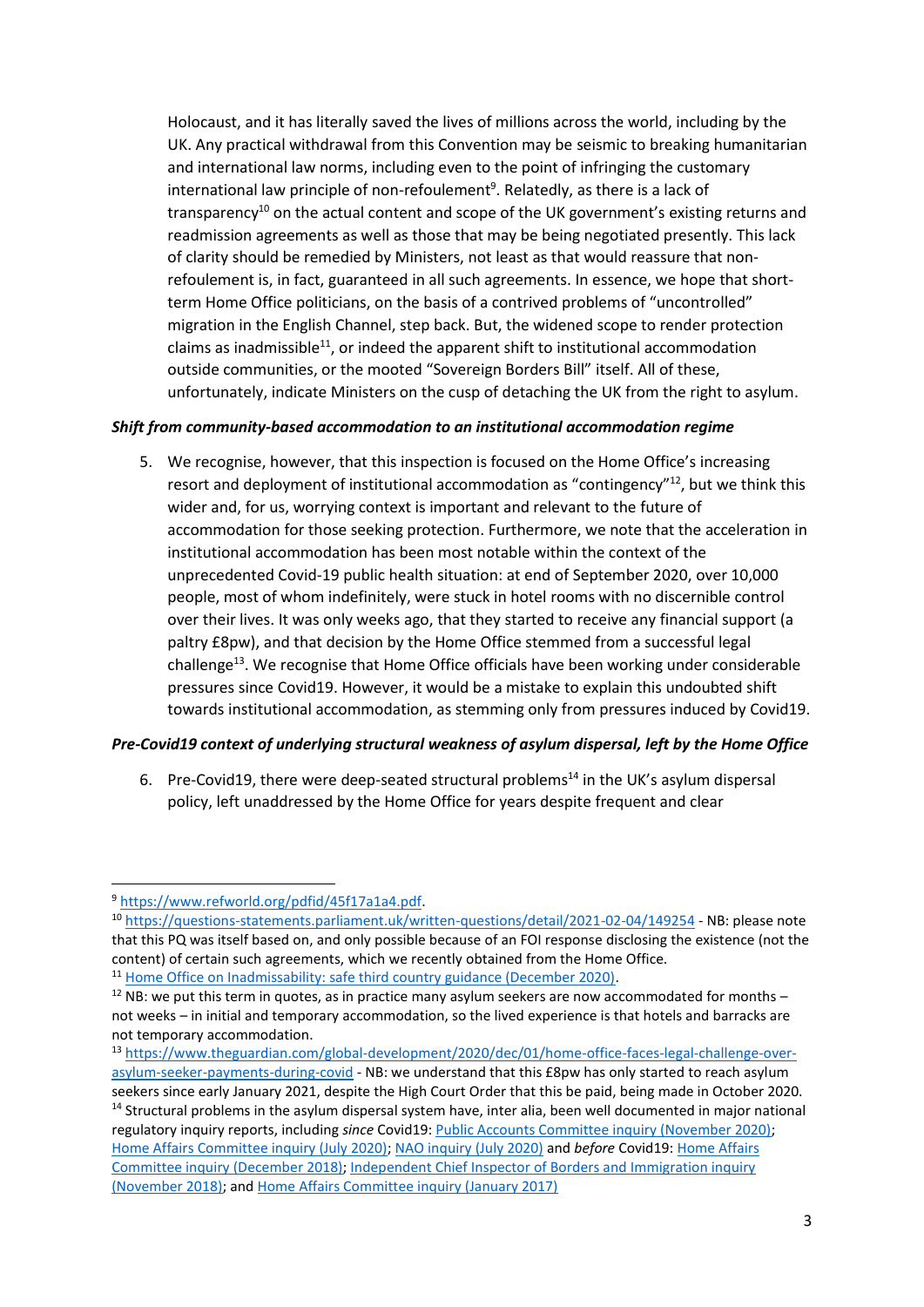recommendations<sup>15</sup>, including from ICIBI, to remedy these problems. It was that failure to listen and to reform, which left the Home Office's asylum accommodation system dreadfully ill-equipped for Covid19. The pandemic exposed ruthlessly the long-term neglect of support and accommodation and wider communities in dispersal areas. This exposure in the asylum support system, led to a Home Office default to accelerate towards institutional accommodation, precisely as they had failed to nurture and respect local authority dispersal areas and services for so long. The cracks in the dispersal system, reflected deeper and dangerous social fault lines which, persistently, asylum seekers have had to tread in their lives. Our Head of Policy, Communities and Communications, Gary Christie, captured these underlying processes, in the asylum/refugee part of the Scotland in Lockdown report<sup>16</sup>:

"*Covid19 has revealed the deep lines of inequality and exclusion which we know have existed in our society for a long time. It has been a traumatic year in Glasgow, as Covid19 restrictions and hostile environment policies combined to make life extremely difficult for people seeking safety here. We know from our own study that people are experiencing loneliness, food poverty and digital exclusion, and that local communities are stepping in admirably where the state is failing*. *But people need more than just food packages and donated laptops. Existing restrictive immigration policies and poor decision making on asylum support and asylum decisions by the Home Office has made Covid-19 and lockdown even worse for people seeking safety. People must be allowed to work and to access support, not forced into the margins and long-term institutional accommodation. The deep inequalities that Covid19 has revealed must be addressed, because the pandemic has proven how connected we all are, and everybody in our society must be kept safe in order for us all to be safe*.

7. The long-term solution as we emerge from Covid19 is not more privatised institutional accommodation ran by commercial operators. Nor is it more institutional bloc-type housing with shared facilities, which in a pandemic, has never been a sensible, long-term policy. That approach may work for irresponsible, inhumane political messaging and imagery about barracks as camps, pandering to Far Right sentiments<sup>17</sup>. It may also work for commercial accommodation contractors seeking the economies of scale to realise greater profits, which

<sup>&</sup>lt;sup>15</sup> There have been a plethora of recommendations made in the above inquiry/inspection reports, the vast majority of which were not accepted by the Home Office, with none reflect in the then new AASC contracts. The subjects of the recommendations were wide-ranging including: (a) accommodation standards at [Chapter 3](https://publications.parliament.uk/pa/cm201719/cmselect/cmhaff/1758/175806.htm)  [HAC 2018;](https://publications.parliament.uk/pa/cm201719/cmselect/cmhaff/1758/175806.htm) Chapter 7 [ICIBI 2018;](https://assets.publishing.service.gov.uk/government/uploads/system/uploads/attachment_data/file/757285/ICIBI_An_inspection_of_the_HO_management_of_asylum_accommodation.pdf) and [Chapters 5 and 6 HAC 2017;](https://publications.parliament.uk/pa/cm201617/cmselect/cmhaff/637/63707.htm#_idTextAnchor023) (b) pressures on dispersal system at to [Paras.89-92 HAC 2018;](https://publications.parliament.uk/pa/cm201719/cmselect/cmhaff/1758/175808.htm) (c) responsibility/cost-shunting from Home Office to local areas at [Paras.79-80, 89 HAC](https://publications.parliament.uk/pa/cm201719/cmselect/cmhaff/1758/175807.htm#_idTextAnchor062)  [2018](https://publications.parliament.uk/pa/cm201719/cmselect/cmhaff/1758/175807.htm#_idTextAnchor062) and [Para.118 HAC 2017;](https://publications.parliament.uk/pa/cm201617/cmselect/cmhaff/637/63711.htm) (d) failing performance management system at [Chapters 8 and 9 ICIBI 2018](https://assets.publishing.service.gov.uk/government/uploads/system/uploads/attachment_data/file/757285/ICIBI_An_inspection_of_the_HO_management_of_asylum_accommodation.pdf) and [Paras.83-91 HAC 2017;](https://publications.parliament.uk/pa/cm201617/cmselect/cmhaff/637/63707.htm) (e) need for direct funding to local dispersal areas at [Chapter 4 especially paras.74 and](https://publications.parliament.uk/pa/cm201719/cmselect/cmhaff/1758/175807.htm#_idTextAnchor059)  [90 HAC 2018;](https://publications.parliament.uk/pa/cm201719/cmselect/cmhaff/1758/175807.htm#_idTextAnchor059) (f) imperative for joint working and plans between Home Office and local authorities on dispersal policy at [Paras.44 and 48 Home Affairs Committee \(2017\)](https://publications.parliament.uk/pa/cm201617/cmselect/cmhaff/637/63706.htm#_idTextAnchor016) and [Paras.18, 34-35, 37 and 91 HAC 2018;](https://publications.parliament.uk/pa/cm201719/cmselect/cmhaff/1758/175805.htm#_idTextAnchor010) (g) case for an open and effective performance management system with formal local authority inspection role a[t Chapter 9 and, especially, Conclusions 3.10-3.22 and Recommendations 2-4 ICIBI 2018.](https://assets.publishing.service.gov.uk/government/uploads/system/uploads/attachment_data/file/757285/ICIBI_An_inspection_of_the_HO_management_of_asylum_accommodation.pdf)

<sup>16</sup> [https://www.scottishrefugeecouncil.org.uk/study-scotland-in-lockdown/.](https://www.scottishrefugeecouncil.org.uk/study-scotland-in-lockdown/)

<sup>17</sup> [https://www.theguardian.com/world/2020/aug/28/far-right-activists-filmed-hassling-asylum-seekers-in](https://www.theguardian.com/world/2020/aug/28/far-right-activists-filmed-hassling-asylum-seekers-in-hotels)[hotels](https://www.theguardian.com/world/2020/aug/28/far-right-activists-filmed-hassling-asylum-seekers-in-hotels) and<https://www.bbc.co.uk/news/uk-england-kent-54297574> and also the recent exposure of the equality assessment conducted by the Home Office which sought, perversely, to justify use of military barracks as accommodation for asylum seekers, as to provide too generous support is justified by the need to control immigration and more generous support would undermine public confidence in the asylum system, at [https://www.theguardian.com/commentisfree/2021/feb/02/napier-barracks-fire-britain-asylum-system-priti](https://www.theguardian.com/commentisfree/2021/feb/02/napier-barracks-fire-britain-asylum-system-priti-patel)[patel](https://www.theguardian.com/commentisfree/2021/feb/02/napier-barracks-fire-britain-asylum-system-priti-patel)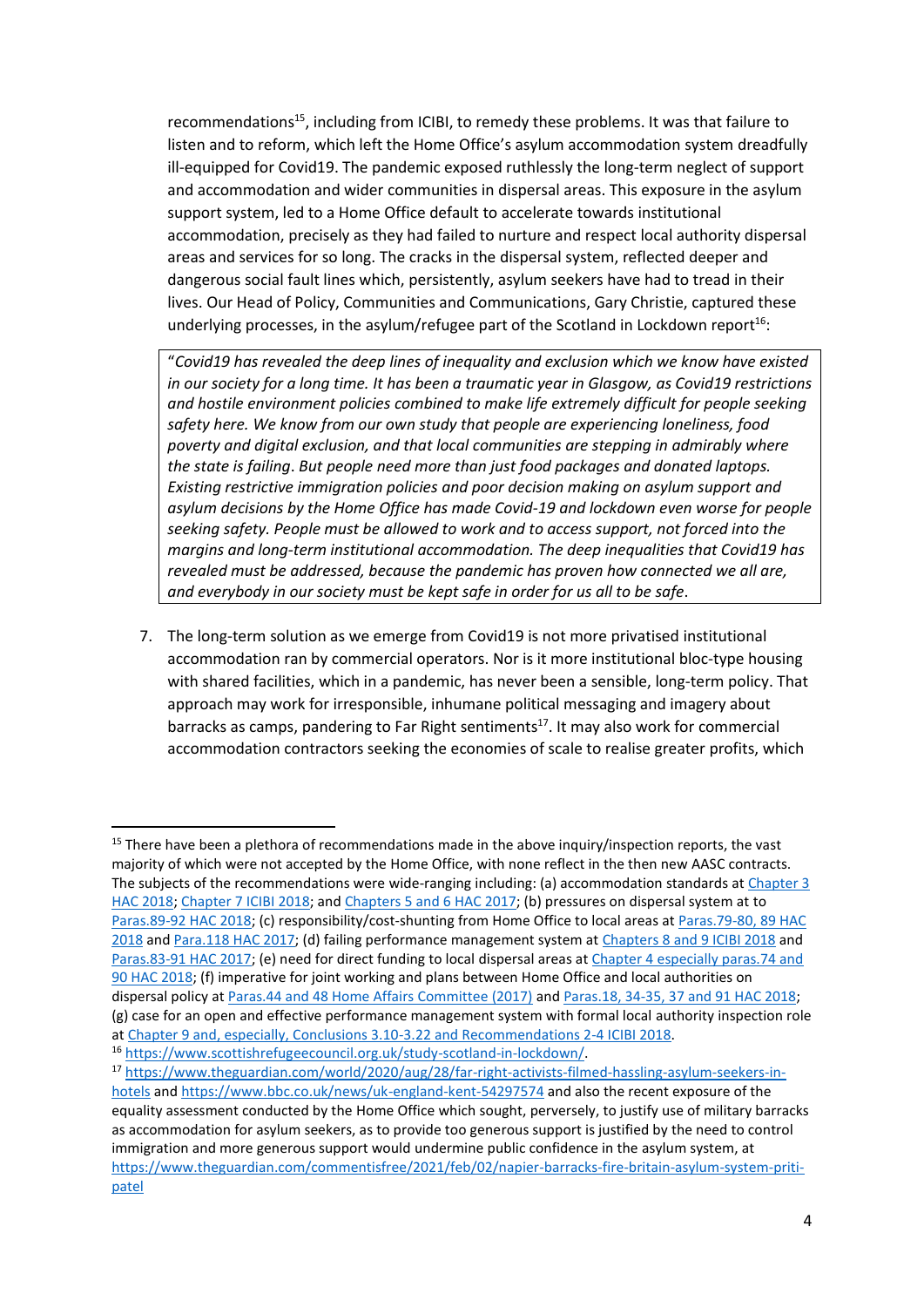are now possible as a result of the substantial risk transfer<sup>18</sup> the successful asylum accommodation tenders negotiated off their balance sheets, and onto the Home Office's, in the new accommodation contracts. However, it does not work for who matter most, namely the people in the system itself, refugees yes, but also the front-line workers, especially if on low pay in the accommodation companies, or in their sub-contractors or with hotel staff. The politicians and accommodation contractor directors and executives would seem to remain safely distant from that reality. In as far as that is the case that too must change.

#### *Consensus pre-Covid19, to reform structure, oversight and resourcing of community dispersal*

- 8. In March 2020, as the unprecedented and grave threat of Covid19 was penetrating into wider public consciousness, we provided the National Audit Office (NAO) with our detailed submission (appendix 1) to inform (what proved to be) its excellent report into asylum accommodation and support [\(here\)](https://www.scottishrefugeecouncil.org.uk/news-nao-report-july-2020/), with our response to it (here). Our submission to the NAO was devoted to the underlying structural neglect endangering community-based dispersal. Without that model, the UK is, as we may now be witnessing, facing an acute risk of slipping into an institutional accommodation regime that effectively warehouses and, unintentionally, re-traumatises many of those it should be protecting. Shortly after our submission to the NAO; in May 2020, we also provided evidence to the Home Affairs Committee [\(here\)](https://committees.parliament.uk/writtenevidence/4002/html/) to contribute to (what also proved to be) an excellent inquiry report into the Home Office's Covid19 response in terms of institutional accommodation [\(here\)](https://publications.parliament.uk/pa/cm5801/cmselect/cmhaff/562/56205.htm).
- 9. These submissions and consequent reports were themselves preceded by two recent and excellent Home Affairs Committee inquiries in 2017 [\(here\)](https://publications.parliament.uk/pa/cm201617/cmselect/cmhaff/637/637.pdf) and in 2018 [\(here\)](https://publications.parliament.uk/pa/cm201719/cmselect/cmhaff/1758/175802.htm), as well as by ICIBI's own inspection into asylum accommodation, also in 2018 [\(here\)](https://assets.publishing.service.gov.uk/government/uploads/system/uploads/attachment_data/file/757285/ICIBI_An_inspection_of_the_HO_management_of_asylum_accommodation.pdf). All of these reports noted, with concern, a persistent reliance and resort by the Home Office to temporary or contingency accommodation sometimes for months, and especially when pressure was applied to the accommodation system. We mention this to make the point that the Home Office were warned in the years preceding Covid19, of the need to reform and better support the asylum dispersal system and accommodation. Sadly, they largely ignored these recommendations. They paid lip service to pleas to give direct funding and oversight to local authority dispersal areas. Instead they gave extra monies to their large private contractors<sup>19</sup>.

<sup>&</sup>lt;sup>18</sup> [NAO inquiry \(2020\)](https://www.nao.org.uk/wp-content/uploads/2020/07/Asylum-accommodation-and-support.pdf) - NB: please note in particular at its paras. 2.7-2.11: "The Department set out to make the contracts more sustainable than COMPASS by transferring risk away from providers through changes to the pricing mechanism. Providers told us that this positively influenced their decisions to bid for the accommodation contracts. For the new contracts, the Department negotiated with providers on contract pricing rather than using an auction. We estimate that the new service costs some £560 per month for each person compared with £437 under COMPASS – a 28% increase, although this estimate is sensitive to the assumptions used. The Department estimates that the increase is currently 26%." (Our emphasis). It follows that the more people that can be put in a shared bloc, the greater economies of scale that can be achieved and, hence, profit. This is especially if the shared bloc is "cheaper", as confirmed in relation to barracks, by the Home Office Minister statement [\(here\)](https://hansard.parliament.uk/commons/2021-02-08/debates/F2E3BFED-B7B5-47C0-8E0D-8BBEB21A179E/AsylumSystemReform), with institutional accommodation reducing the need for multiple contracts with landlords for flat accommodation.

 $19$  FN18: the NAO estimates there was a 28% increase in service costs, and a more generous profit range, in the new AASC contracts, as well as higher volumes of monies, up to £4b over 2019-2029 – all to the contractors.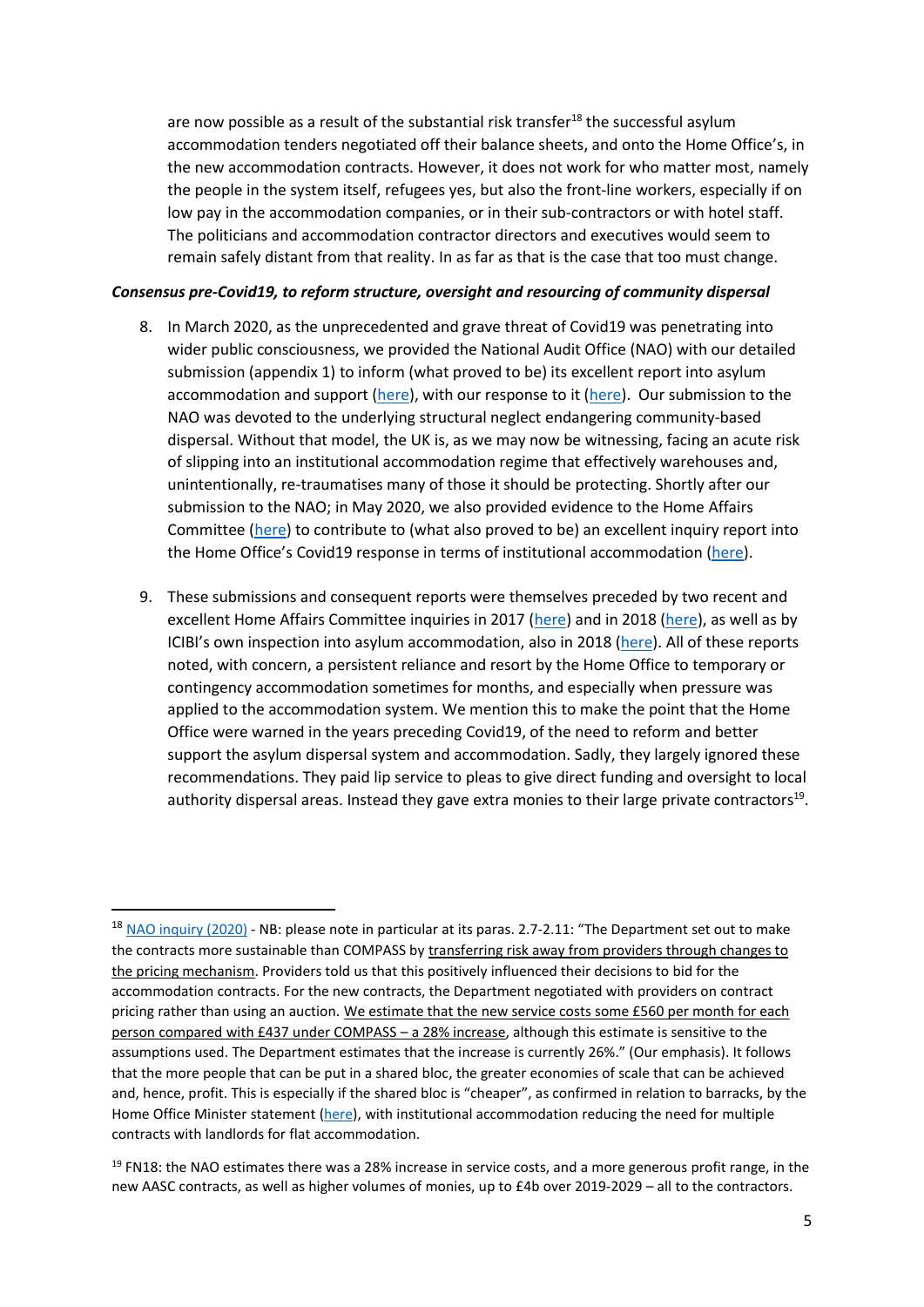- 10. These reports shared an analysis of a UK dispersal system that was unbalanced with no shared responsibility across the country<sup>20</sup>. In fact, it was the poorest communities, hardest hit by central government austerity cuts<sup>21</sup> and by definition least equipped to fill the gaps left, who were also those that welcomed asylum seekers into their communities. It is many of these areas where Covid19 has hit hardest and is often endemic<sup>22</sup>. The cracks in the dispersal system were showing well before Covid19, and stemmed directly from the Home Office's stubborn refusal to grant funding and accountability and oversight powers to those areas, in recognition of the significant responsibility they were bearing, not to mention the impact of destitution that afflicted those refused *and* those recognised as refugees. By the time Covid19 struck, the asylum dispersal and accommodation system was largely run as a parallel public service by commercial bodies in local private housing markets and hotels.
- 11. As we entered Covid19, the Home Office was not only running its asylum accommodation system by allocating all its increased resource to its three private contractors, it was also running a system with no slack, whatsoever. The result was, for many asylum seekers, a collapse in the distinction between settled dispersal and even initial accommodation, from the often expensive contingency private hotels (as across the UK) or serviced apartment accommodation (as in Glasgow). All that was in those same dispersal council areas, which the Home Office were refusing to provide (much needed) direct funding to. That further eroded confidence in dispersal. The NAO found that "between July and October 2019, the number of people in initial accommodation increased by 96% from 1,678 to 3,289. Since then [up-to and including February 2020], the number has averaged 2,800, of which more than 1,000 people have been in hotels each night, rather than in dedicated housing for asylum seekers"<sup>23</sup>. The fact that as of September last year, there were over 10,000 people in initial and contingency accommodation, a quadrupling in only 6months, is clear evidence that prior to Covid19, the Home Office oversaw a system with no contingency. So, when Covid19 did arrive, the Home Office had nowhere to turn, despite being warned for years.
- 12. In summary, as has been consistently documented since 2017, the Home Office have eroded the role of local public institutions in the asylum dispersal system through: (a) commercial outsourcing of asylum accommodation; (b) a persistent failure to invest in local dispersal communities and in local accountability and oversight; and (c) unreliable forecasting estimates<sup>24</sup>, (ii) disregard, in practice, to respecting and nurturing good relations with local

1

<sup>&</sup>lt;sup>20</sup> "Out of the UK's 379 unitary and lower-tier local authorities (Office for National Statistics, 2020), 231 were recorded as having at least one asylum seeker registered there as of 30 June 2020, meaning that 148 (39%) were recorded as having no asylum seeker registered (although the data also include 127 asylum seekers in an "Unknown" local authority, who could be registered in any local authority). *Just 20 local authorities [typically the vast majority of asylum seekers are moved to cheaper private housing in the most deprived local authorities and wards therein, heavily concentrated in the North of England, the West Midlands, Yorkshire & Humber, South Wales, and Glasgow], 5% of the total, hosted around 50% of all asylum seekers on Section 95 support*." (Our emphasis and insertion) - [https://migrationobservatory.ox.ac.uk/resources/briefings/migration-to-the](https://migrationobservatory.ox.ac.uk/resources/briefings/migration-to-the-uk-asylum/)[uk-asylum/](https://migrationobservatory.ox.ac.uk/resources/briefings/migration-to-the-uk-asylum/)

<sup>21</sup><https://www.cam.ac.uk/research/news/austerity-cuts-twice-as-deep-in-england-as-rest-of-britain> <sup>22</sup>[https://assets.publishing.service.gov.uk/government/uploads/system/uploads/attachment\\_data/file/908434](https://assets.publishing.service.gov.uk/government/uploads/system/uploads/attachment_data/file/908434/Disparities_in_the_risk_and_outcomes_of_COVID_August_2020_update.pdf) /Disparities in the risk and outcomes of COVID August 2020 update.pdf; and

[https://www.theguardian.com/world/2020/sep/05/covid-19-could-be-endemic-in-deprived-parts-of-england.](https://www.theguardian.com/world/2020/sep/05/covid-19-could-be-endemic-in-deprived-parts-of-england) <sup>23</sup> Paras. 3.14-3.1[5 NAO inquiry \(2020\).](https://www.nao.org.uk/wp-content/uploads/2020/07/Asylum-accommodation-and-support.pdf)

<sup>24</sup> Paras. 4.1-4.4 [NAO inquiry \(2020\).](https://www.nao.org.uk/wp-content/uploads/2020/07/Asylum-accommodation-and-support.pdf)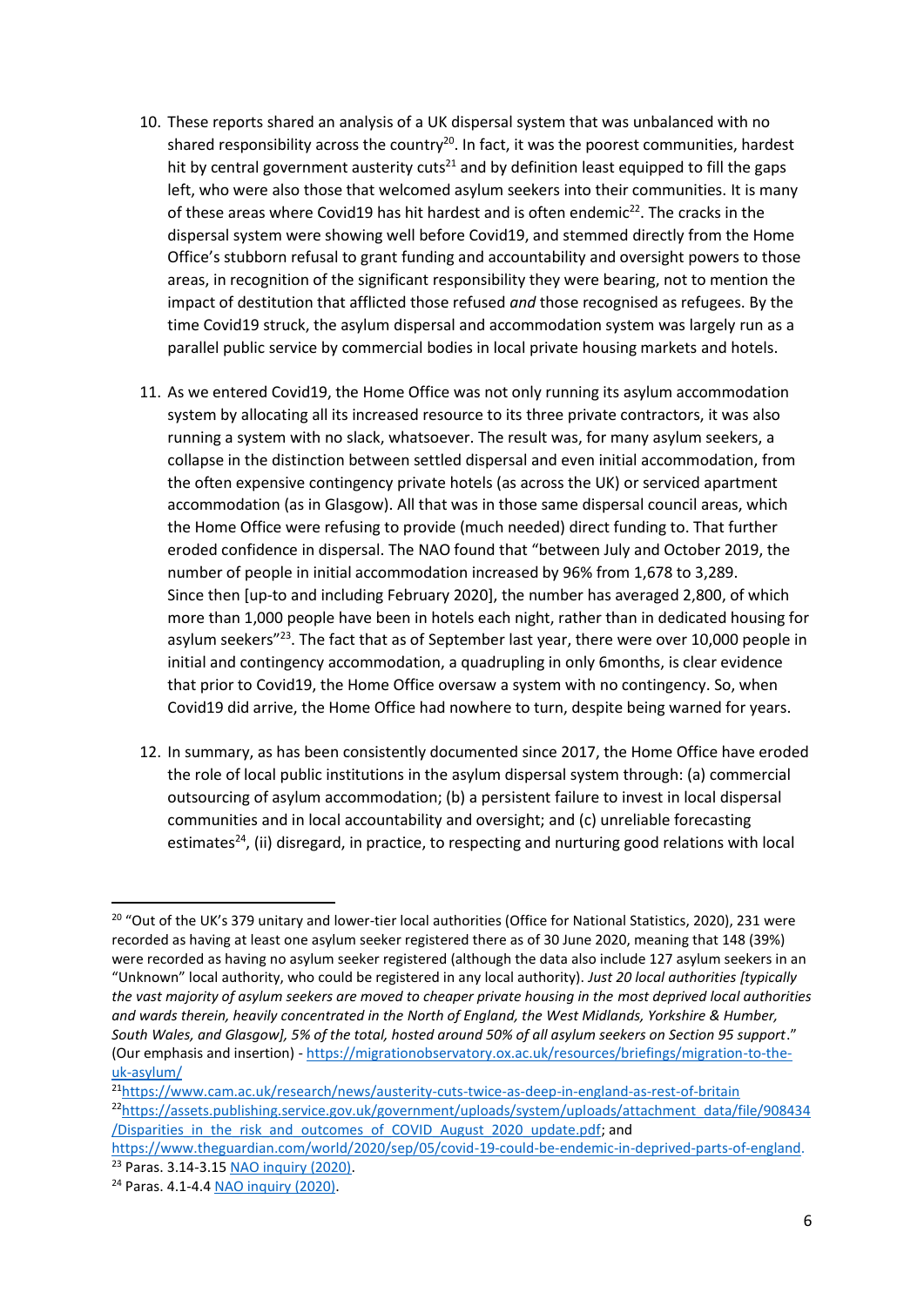and devolved governments<sup>25</sup>; and (iii) in frequently having to resort to private hotels, serviced apartments and temporary accommodation whenever numbers increase. In May 2020, we told the Home Affairs Committee Covid19 inquiry of a range of "key issues"<sup>26</sup> in terms we considered are prescient to this inspection also. These key issues preceded Covid19 and, sadly, some have been realised. We highlighted these immediately below.

"*Without serious and urgent reforms, the asylum accommodation system itself presents a public health risk. Over the last decade, the trend in asylum accommodation has not only been toward lower-end private housing in communities blighted by austerity and deprivation. It has been accommodation of strangers in (a) extensive use of shared accommodation, (b) acceleration in HMOs which are now a significant part of asylum housing and, as has been documented recently again, (c) forced bedroom- and dorm-sharing*.

'*This is why the Home office and its providers are struggling to secure accommodation so that asylum seekers can safely socially distance, self-isolate if need be, with access to health services. The procurement of 4,000 hotels rooms since Covid-19 reflects at least an urgency. However, it is evidence of a poorly-managed accommodation system with no slack. It struggles to handle a slow asylum decisions system. There is no discernible contingency: hotels were often used before Covid-19. They are not a sustainable solution. We need accommodation that is safe, stable, with privacy*."

# *Institutional and "contingency" accommodation in Glasgow since Covid19, and effects on people*

13. As is well-known, Glasgow has for 20years been the largest asylum dispersal area in the UK. The city remains a proud sanctuary city, welcoming refugees from all over the world. There are presently almost 6,000 people seeking refugee protection, dispersed and living in the city. However, Glasgow also has some of the most severe and entrenched poverty in the UK, with deep health inequalities<sup>27</sup>. The city entered Covid19 well aware of the challenges it faced, and sought to include refugees in its protection response. However, all of structural problems described above in the asylum dispersal and accommodation system, were in Glasgow. It was therefore of huge concern to the local authority, health services and refugee rights sector, that within a week of the UK's first national lockdown in late March, the Home Office and Mears were, unilaterally, decanting over 300 people from settled Covid19 safe accommodation to rooms in one of six hotels in the city, some of which had shared facilities.

### *En-masse decanting of people from settled and safe accommodation to hotel rooms*

14. These en-masse moves proceeded over a 2-3week period in the first lockdown when travel was limited for only genuinely essential purposes. The moves blind-sided not only those who work with refugees in the city, but more importantly caused anguish and for many, severe distress to those people shifted from their settled and, we emphasise, typically Covid19 safe accommodation. Furthermore, it was deeply concerning that the bulk of these moves were done with extreme short notice, with no vulnerability assessments conducted prior to them (we know of no evidence to the contrary), and finally the moves affected only the 300-plus who were in (the more expensive) private serviced accommodation as opposed to the 200-

1

<sup>&</sup>lt;sup>25</sup> Paras.4.7-4.11 [NAO inquiry \(2020\)](https://www.nao.org.uk/wp-content/uploads/2020/07/Asylum-accommodation-and-support.pdf) and FN15 (e)-(f).

<sup>26</sup> [https://committees.parliament.uk/writtenevidence/4002/html/.](https://committees.parliament.uk/writtenevidence/4002/html/)

<sup>&</sup>lt;sup>27</sup> [https://www.gcph.co.uk/publications/635\\_history\\_politics\\_and\\_vulnerability\\_explaining\\_excess\\_mortality](https://www.gcph.co.uk/publications/635_history_politics_and_vulnerability_explaining_excess_mortality) an[d https://www.theguardian.com/cities/2016/jun/10/glasgow-effect-die-young-high-risk-premature-death](https://www.theguardian.com/cities/2016/jun/10/glasgow-effect-die-young-high-risk-premature-death)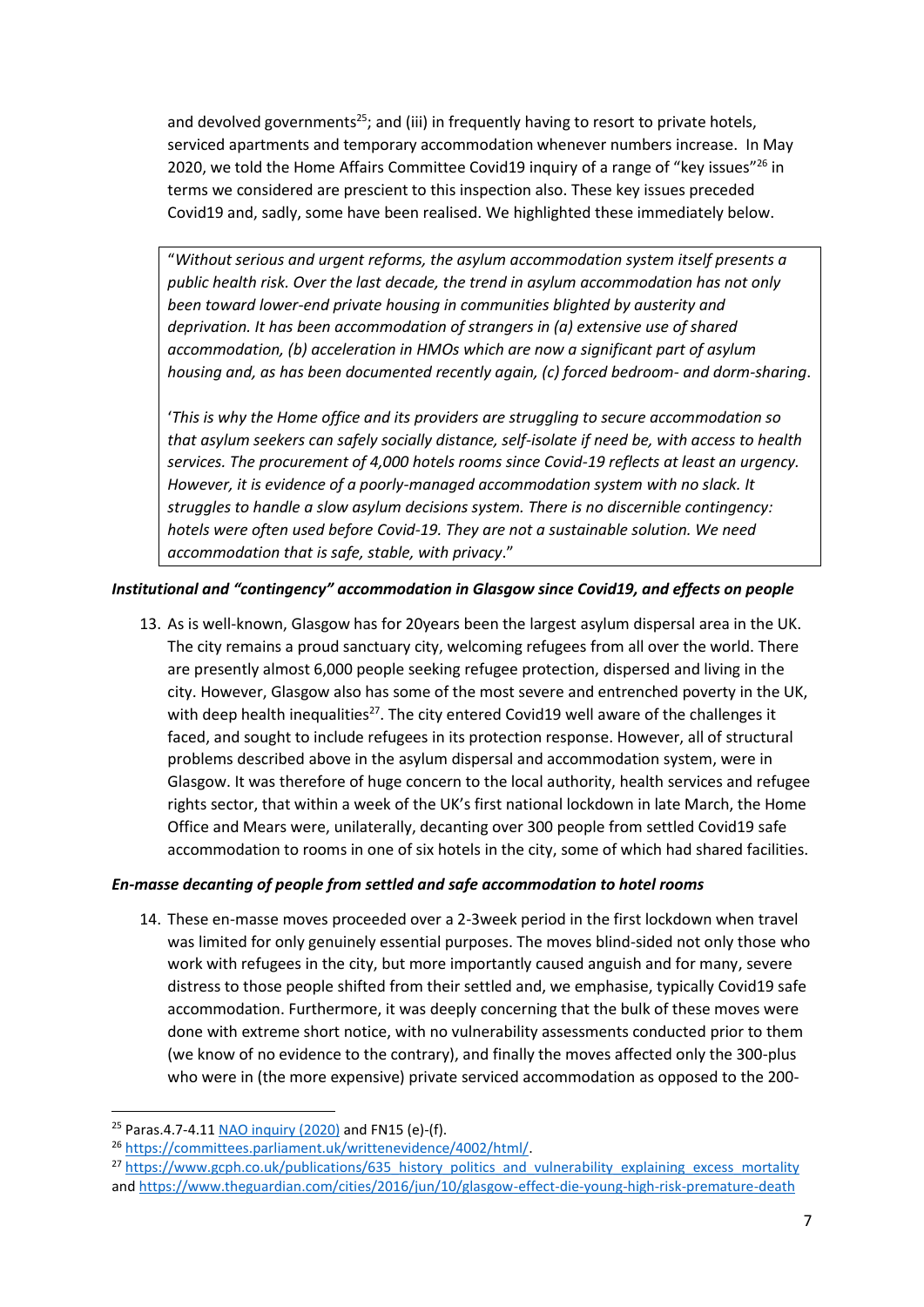plus, also on s98 support who were also settled in Covid19 safe housing, but that was private residential flat accommodation. To cap what for many were traumatic and needless moves, all those who arrived in the hotels then had their financial support stopped, immediately.

# *Vulnerability, safeguarding and impacts on people in the shift to institutional accommodation*

- 15. In the interests of brevity, in this submission, we have attached a detailed statement (appendix 1) for the inspection team's further consideration. This elaborates on – with full references – our knowledge and experience of these en-masse moves to hotel rooms in Glasgow. It also details our understanding that the vulnerability of affected refugees was not given any or sufficient attention. If that is the case, this may be a safeguarding breach by Mears Group and the Home Office, of their responsibilities to those who in terms of the contract, are either "at risk" or have "specific needs". We also associate ourselves with the analysis, findings and recommendations on the Glasgow hotels situation, in the Home Affairs Committee's Covid19 inquiry report into institutional accommodation<sup>28</sup>. We urge your inspection team to give full regard to that report as much of its recommendations have not been implemented, most notably the Home Office have still not published or shared any contents of its evaluation report into the Glasgow hotels situation during Covid19.
- 16. The tragic incident, injuries and death at Park Inn on 26 June attracted UK-wide attention and concern. This was a shock to all in the city and our concerns and thoughts were – and remain – with all those affected and their loved ones. It is a testimony to the city, all its communities that stood in solidarity and navigated through tension and worry. However, whilst we at SRC were shocked by the nature and gravity of what happened at Park Inn, we were not surprised to learn of the mental pressures being suffered by all those who had been moved – in that en-masse period – to indefinite hotel room isolation. Those in such hotel room isolation had no discernible say in their lives with no financial support at all. Indeed, the tragic death of Adnan Walid Elbi at McLays Guest House in the city, discovered on 5 May, was an indication of these mental pressures. We raised then our concerns directly with the Home Office<sup>29</sup>. We never received a response. As a city, we pulled together in the aftermath of Park Inn. With especially Glasgow Health and Social Care Partnership, and Mears Group, directly supported the individuals relocated from Park Inn and those in the asylum process in their discharge process from hospital into communities again. This was necessary work. It also confirmed to us safeguarding weakness in the Home Office support system. Again, for brevity in this submission, our report on this work is at appendix 2.

### *Deaths and mental health pressures in Glasgow in Covid19, in shift to institutional accommodation*

17. As a result of the death of Adnan Walid Elbi, and subsequent tragic incidents in Glasgow, we were frustrated in being to elicit a clear policy position from the Home Office on what it does and what its responsibilities are when a death occurs in its asylum jurisdiction. We wrote to you on 17 December 2020, highlighting the then recent report in the Guardian that 29 people have died in the asylum system from September 2019 to November 2020 (inclusive) – [\(here\)](https://eur01.safelinks.protection.outlook.com/?url=https%3A%2F%2Fwww.theguardian.com%2Fuk-news%2F2020%2Fdec%2F15%2Frevealed-shocking-death-toll-of-asylum-seekers-in-home-office-accommodation&data=04%7C01%7Cdavid.bolt%40icibi.gov.uk%7Cdbe189bb7a164e888ee808d8a22bd997%7Cf24d93ecb2914192a08af182245945c2%7C0%7C0%7C637437657747162976%7CUnknown%7CTWFpbGZsb3d8eyJWIjoiMC4wLjAwMDAiLCJQIjoiV2luMzIiLCJBTiI6Ik1haWwiLCJXVCI6Mn0%3D%7C1000&sdata=RLS34jgWQ6MFUrWWY88hVYhTRyzrLKJUmbujmaFFr5w%3D&reserved=0). Our statement at Scottish Refugee Council is [\(here\)](https://eur01.safelinks.protection.outlook.com/?url=https%3A%2F%2Fwww.scottishrefugeecouncil.org.uk%2Ftwenty-nine-people-have-died-in-asylum-accommodation-in-2020%2F&data=04%7C01%7Cdavid.bolt%40icibi.gov.uk%7Cdbe189bb7a164e888ee808d8a22bd997%7Cf24d93ecb2914192a08af182245945c2%7C0%7C0%7C637437657747172932%7CUnknown%7CTWFpbGZsb3d8eyJWIjoiMC4wLjAwMDAiLCJQIjoiV2luMzIiLCJBTiI6Ik1haWwiLCJXVCI6Mn0%3D%7C1000&sdata=Zw0Hgu0HLTXgC982AI%2FDpaR8TG1SL9MaZb3xzAFcWcI%3D&reserved=0). We too had

<sup>28</sup> Paras. 93-126 [HAC inquiry \(2020\).](https://publications.parliament.uk/pa/cm5801/cmselect/cmhaff/562/56205.htm#_idTextAnchor029)

<sup>&</sup>lt;sup>29</sup> [https://www.scottishrefugeecouncil.org.uk/devastating-death-in-hotel-used-for-asylum-accommodation-in](https://www.scottishrefugeecouncil.org.uk/devastating-death-in-hotel-used-for-asylum-accommodation-in-glasgow/)[glasgow/](https://www.scottishrefugeecouncil.org.uk/devastating-death-in-hotel-used-for-asylum-accommodation-in-glasgow/) and [https://www.theguardian.com/uk-news/2020/may/11/syrian-man-dies-glasgow-fears-refugees](https://www.theguardian.com/uk-news/2020/may/11/syrian-man-dies-glasgow-fears-refugees-mental-health)[mental-health](https://www.theguardian.com/uk-news/2020/may/11/syrian-man-dies-glasgow-fears-refugees-mental-health) an[d https://www.theguardian.com/uk-news/2020/oct/18/from-sudan-to-the-park-inn-the](https://www.theguardian.com/uk-news/2020/oct/18/from-sudan-to-the-park-inn-the-tragic-story-of-a-migrants-killing)[tragic-story-of-a-migrants-killing](https://www.theguardian.com/uk-news/2020/oct/18/from-sudan-to-the-park-inn-the-tragic-story-of-a-migrants-killing)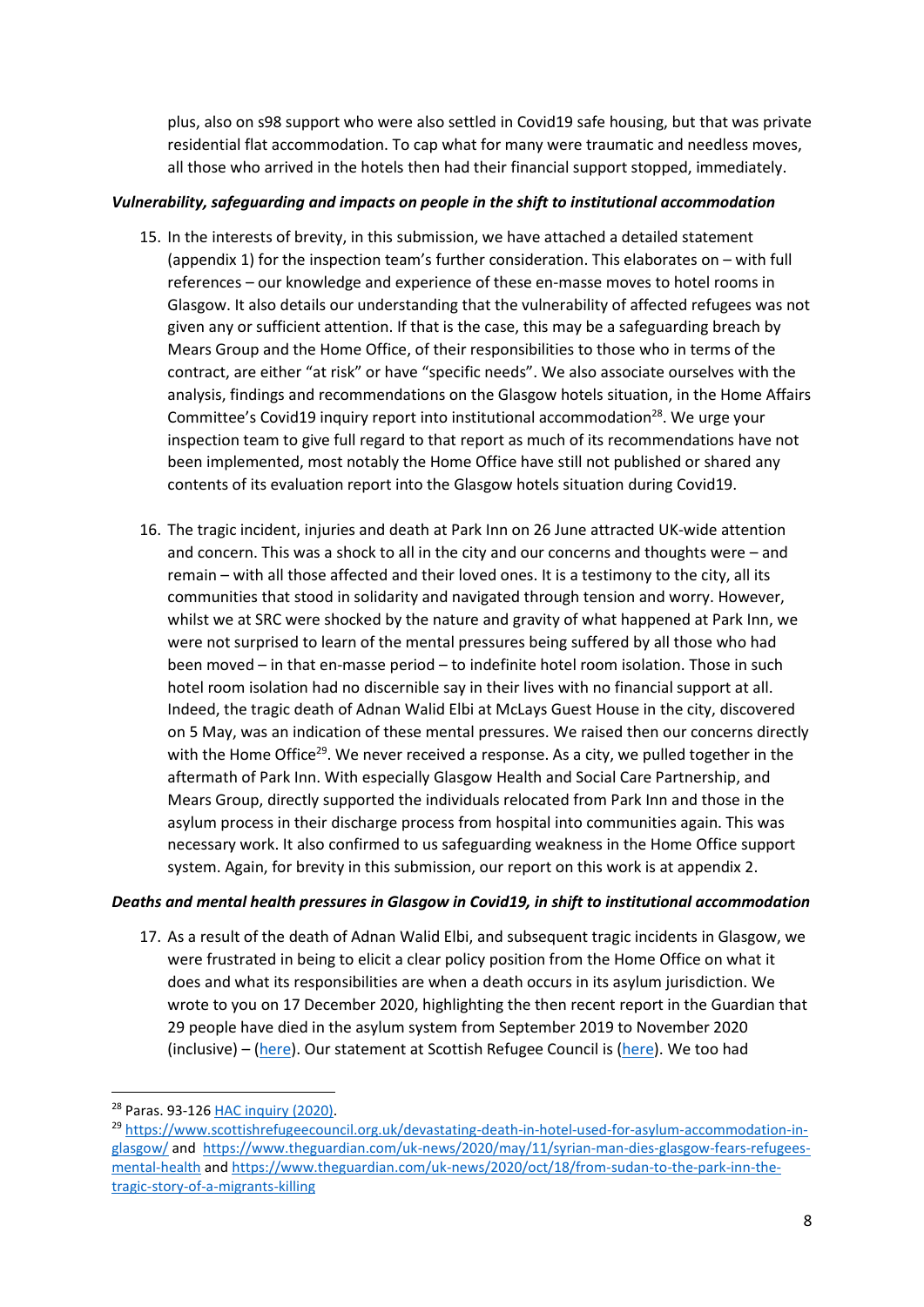identified this figure through FOIs to the Home Office and, indeed, have subsequently identified that 7 people were deceased in the asylum support system in the preceding twoyear period from April 2018 to March 2020 (inclusive). One deeply concerning implication is that these latter figures confirm that there has been a rapid increase in deaths in the asylum support system from April to November 2020 (inclusive), with at least 25 people having lost their life in only 8months, as compared to the 7 deaths in the preceding two financial years.

18. We request that you consider this worrying data in this inspection. This is particularly given the common resort by the Home Office to use of institutional accommodation, which as a rule we regard as detrimental to mental health and inappropriate for Covid19; especially when that means cramped conditions and shared facilities with a wide range of people. We recognise some deaths will be natural but others may be unexpected, sudden or related to system situational factors. At the very least, we think the Home Office need to have a public policy, case review and evaluation mechanisms so that they are accountable and learn from those deaths that do stem or were related in some way to how its asylum system affects the people in it. There is an absence of UK State responsibility here, via its Home Office, in not having a handle on or learning from deaths in its asylum support and accommodation system. We have identified, again via recourse to FOIs, that the accommodation contractors have procedures to report serious incidents, such as deaths, to the Home Office. These are attached at appendix 3. None of these procedures have a case review process, in order that they as the accommodation providers of this public service, may learn lessons to prevent risk of deaths, especially those stemming from mental health problems, suicides, or unexplained.

### *Policy gaps: deaths in asylum system and independent regulation of institutional accommodation*

- 19. The extent of Home Office policy when those under its asylum jurisdiction die, is in the negative. They state they will *neither* help with funeral costs or repatriation of the deceased, to their home country or loved ones (please find Chapter 1[8 here\)](https://eur01.safelinks.protection.outlook.com/?url=https%3A%2F%2Fassets.publishing.service.gov.uk%2Fgovernment%2Fuploads%2Fsystem%2Fuploads%2Fattachment_data%2Ffile%2F817696%2Fasylum-support-policy-bulletins-v8.0.pdf&data=04%7C01%7Cdavid.bolt%40icibi.gov.uk%7Cdbe189bb7a164e888ee808d8a22bd997%7Cf24d93ecb2914192a08af182245945c2%7C0%7C0%7C637437657747182888%7CUnknown%7CTWFpbGZsb3d8eyJWIjoiMC4wLjAwMDAiLCJQIjoiV2luMzIiLCJBTiI6Ik1haWwiLCJXVCI6Mn0%3D%7C1000&sdata=eVdcGKo4xQudmXaQZdstxprH5l0fd0PkG9umzcHXqeM%3D&reserved=0). The Home Office do have a substantive policy on deaths in immigration detention (please find [here\)](https://eur01.safelinks.protection.outlook.com/?url=https%3A%2F%2Fassets.publishing.service.gov.uk%2Fgovernment%2Fuploads%2Fsystem%2Fuploads%2Fattachment_data%2Ffile%2F909328%2FDSO_08_2014__Death_in_Detention__v6.pdf&data=04%7C01%7Cdavid.bolt%40icibi.gov.uk%7Cdbe189bb7a164e888ee808d8a22bd997%7Cf24d93ecb2914192a08af182245945c2%7C0%7C0%7C637437657747182888%7CUnknown%7CTWFpbGZsb3d8eyJWIjoiMC4wLjAwMDAiLCJQIjoiV2luMzIiLCJBTiI6Ik1haWwiLCJXVCI6Mn0%3D%7C1000&sdata=AX6CEblASv3cY1Yc9xMC7GkXD4pTMN8F4MeTXNf%2FI4U%3D&reserved=0), which for example does support repatriation of the body. This precedent is something that the Home Office should urgently build on and tailor to its asylum procedure and support and accommodation system. This is especially pressing now given that more than 10,000+ (and growing) asylum seekers are now in institutional (asylum) accommodation, such as hotels and barracks. These mimic much of the rule-based regimes in immigration detention. This Home Office policy vacuum on deaths needs to be filled. However, there is a wider regulation matter raised by the shift towards institutional (asylum) accommodation. In other public services, semi- or fully-supported accommodation is formally subject to specialist independent regulators, such as the Scottish Housing Regulator or the Care Inspectorate. Such should happen as a matter of course in all institutional (asylum) accommodation. In Glasgow, this regulation gap was recently highlighted [\(here\)](https://theferret.scot/concern-raised-over-asylum-unit-for-mums-and-babies/) by the Home Office and Mears Group proceeding to open a 37-bed Mother & Baby Unit for asylum seeking expecting or new mothers, with no apparent consultation with the key regulator, the Care Inspectorate.
- 20. It is unclear what learning and plans the Home Office genuinely have to lessen and exit institutional, "contingency" accommodation. The Public Accounts Committee (PAC) requested such a plan by mid-February 2021<sup>30</sup>. We understand they are still waiting. As we write, there are asylum accommodation roundtables being convened by the Home Office.

<sup>&</sup>lt;sup>30</sup> Recommendation 2 [PAC inquiry \(2020\).](https://publications.parliament.uk/pa/cm5801/cmselect/cmpubacc/683/68305.htm#_idTextAnchor002)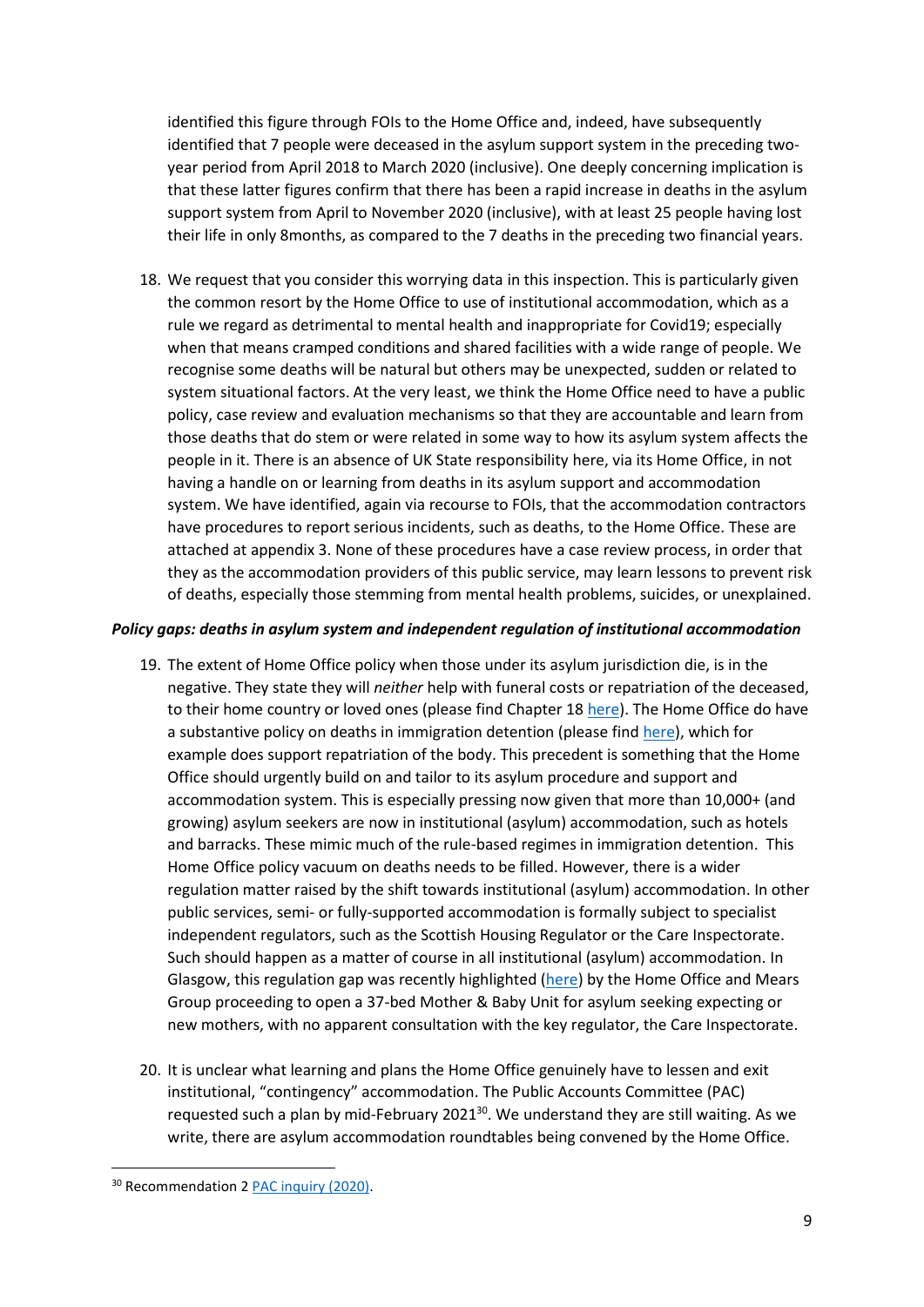We further understand that the Home Office's evaluation into tragic events in Glasgow since Covid19, has been completed. However, we have been told yesterday, that this will not be shared as part of these roundtables and by implication at all. This is simply unacceptable but unsurprisingly, sadly. Similarly, the Covid19 safety review of a sample of Home Office institutional accommodation, commissioned to Human Applications has similarly not been shared or published; albeit some recommendation have been provided in papers for the above roundtables. We urge your inspection to help remedy this lack of transparency. Both of these reports are in the public interest and should be subject to scrutiny. This is a public service. Additionally the Glasgow evaluation should be shared with the Lord Advocate to inform his consideration of whether to initiate a Fatal Accident Inquiry (FAI) into deaths (and risks thereto) of people in Glasgow who were in the asylum procedure (please find [here\)](https://eur01.safelinks.protection.outlook.com/?url=https%3A%2F%2Fhansard.parliament.uk%2Fcommons%2F2020-09-28%2Fdebates%2F0CC85578-10C1-4DB2-B456-BDF0EC08A947%2FAsylumAccommodationCovid-19&data=04%7C01%7Cdavid.bolt%40icibi.gov.uk%7Cdbe189bb7a164e888ee808d8a22bd997%7Cf24d93ecb2914192a08af182245945c2%7C0%7C0%7C637437657747192847%7CUnknown%7CTWFpbGZsb3d8eyJWIjoiMC4wLjAwMDAiLCJQIjoiV2luMzIiLCJBTiI6Ik1haWwiLCJXVCI6Mn0%3D%7C1000&sdata=Lz2xGWdCx99xUri7Tn8tNuRusUyl2ZSuLQ5QsNLmows%3D&reserved=0). We wrote to the Lord Advocate requesting an FAI be considered, expanding on calls made [here](https://eur01.safelinks.protection.outlook.com/?url=https%3A%2F%2Ftwitter.com%2FChrisStephens%2Fstatus%2F1307988454496784385%2Fphoto%2F1&data=04%7C01%7Cdavid.bolt%40icibi.gov.uk%7Cdbe189bb7a164e888ee808d8a22bd997%7Cf24d93ecb2914192a08af182245945c2%7C0%7C0%7C637437657747192847%7CUnknown%7CTWFpbGZsb3d8eyJWIjoiMC4wLjAwMDAiLCJQIjoiV2luMzIiLCJBTiI6Ik1haWwiLCJXVCI6Mn0%3D%7C1000&sdata=R20N6Vvl9%2BCeMia%2FeVdBz%2FBWnrsa9K%2Fq3mohdUF5isM%3D&reserved=0) by Glasgow's MPs. Please let us know if you wish to see our letter to the Lord Advocate.

## *Conclusions: invest and restore community based dispersal and end institutional accommodation*

- 21. In conclusion, Covid19 has been changed so much across society here in the UK, and beyond. The asylum and immigration system has of course been caught up in this. Indeed, many of changes and the ease with which they could be made should inform innovation in policy, such as maintaining no refugee evictions into homelessness; or genuine investment in an humane and person-centred infrastructure around voluntary return; or to enable people to register asylum claims where they are in the UK, obviating the need for vulnerable people to traipse with no support to the Home Office in Croydon or in Liverpool. We hope that type of innovation lies ahead, but for the some of the reasons explained in this submission, we are far, far more fearful than it does not. Much of this pessimism reflects back Home Office politicians' proudly distancing themselves, in rhetoric and in practice, from the right to asylum itself, as well as not *actually* getting people back into community accommodation and away from institutional settings, where they are often isolated, worried and until recently, penniless.
- 22. We reiterate our recognition that many of the Home Office civil servants have been working under considerable pressure. However, the resort to institutional (asylum) accommodation had its antecedents well before Covid19, as explained and detailed in this submission, and published on recently by the NAO and the PAC. We are concerned that the Home Office may not actually be intervening (and we certainly hope they are not condoning) private accommodation contractors retaining people in institutional accommodation, in part because it is cheaper and commercially profitable for the companies to have a higher proportion of people in such institutional facilities, within their overall accommodation portfolio. The worst thing that the Home Office could now do, in terms of ethics, dignity and safety is to make institutional accommodation, rather than communities, its new reception conditions in the post-EU refugee protection system. If it does that, then we fear there will be more deaths, more mental health suffering and more destitution than presently. That would be an additional tragic legacy of Covid19. In contrast, if the Home Office learn, make ethical policy innovations in asylum decisions and accommodation and, in particular, invest in dispersal communities and local authorities that makes for a safe and sustainable refugee accommodation system in the UK. It is in the gift of the Home Office to do the right thing. We urge them to do so and pull back from the current institutional accommodation regime.